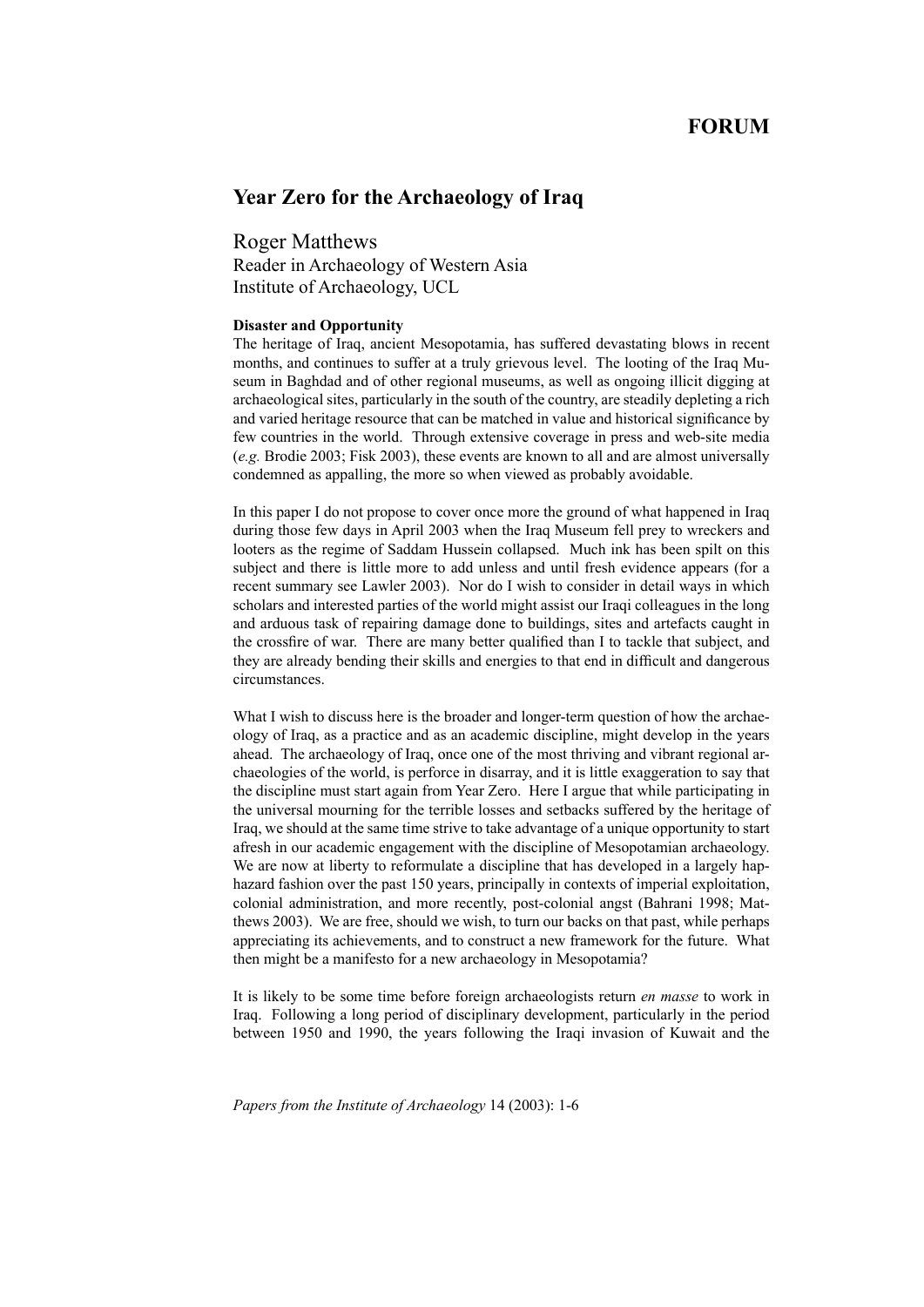subsequent war of 1991 saw an almost complete collapse of the practice of archaeology in Iraq by western scholars – with some exceptions. The current breakdown in security through much of the country is likely to exclude an imminent rebirth of the discipline as a practical exercise. There is, nevertheless, wide scope for the formulation of a new archaeology of Iraq in terms of a framework for future practice, and this paper represents a tentative step in that direction. Here I consider several key areas where there needs to be significant changes and developments if the archaeology of Iraq is to survive and thrive as a practical, academic and politically valuable discipline in the years ahead.

## **The Significance of the Mesopotamian Past – A Disjunction**

I wish to commence by considering the global value frequently assigned to the heritage of Iraq. In addition to the countless newspaper articles of recent months, several books and papers have appeared in the past few years proclaiming the unique significance of the Mesopotamian past for the cultural traditions of the West and the world at large (Bottéro *et al.* 2000; Dalley 1998; Parpola 2000). There seems, however, to be a serious disjunction between these avowals and other conventional markers of global significance, as is instantly clear if we look at the UNESCO World Heritage List of cultural properties, comprising 754 sites in a total of 128 states around the world (World Heritage List 2003).

Of these sites, 582 are cultural, 149 are natural and 23 are combined cultural and natural. A total of 141 of the sites on the World Heritage List are found in only five states of western Europe (France  $-26$ ; Germany  $-26$ ; Italy  $-35$ ; Spain  $-34$ ; UK  $-20$ ). In Iraq there are only two listed sites, the desert town of Hatra and the Assyrian city of Ashur, the latter added to the list as recently as this year. Other states of western Asia fare little better (Afghanistan – 2; Iran – 4; Israel – 3; Jordan – 2; Syria – 4; Turkey – 7). The criteria for inclusion of a site on the list allow for "archaeological sites which are of outstanding universal value from the historical, aesthetic, ethnological or anthropological points of view" (World Heritage List 2003), a broad remit within which scores of Iraqi sites would suitably sit. Here is not the occasion to explore in detail the politics of how heritage sites are nominated for inclusion on the World Heritage List, nor the question of how such a list can appear to be so heavily skewed towards the Eurocentric tradition. The point here is merely to hint that despite academic and public avowals of the importance of the Mesopotamian past in global terms, there is evidence to suggest that this significance is not fully appreciated in quarters where it may matter greatly. Few archaeologists would gainsay the right of sites such as Uruk-Warka, Ur, Babylon, Nimrud and Nineveh, amongst many others, to inclusion on the World Heritage List, and it is to be hoped that future years will see a swing in this direction, even if the signs are not immediately promising.

A similar disjunction can be detected if we look at education in UK schools where, again despite standard pedagogic views of Mesopotamia as the 'cradle of civilisation', there is an appalling lack of attention devoted to study of the heritage of western Asia in general and Iraq in particular (see Matthews 2003: 193-197 for more on Mesopotamia and education in UK schools). Again the point here is not to consider this issue in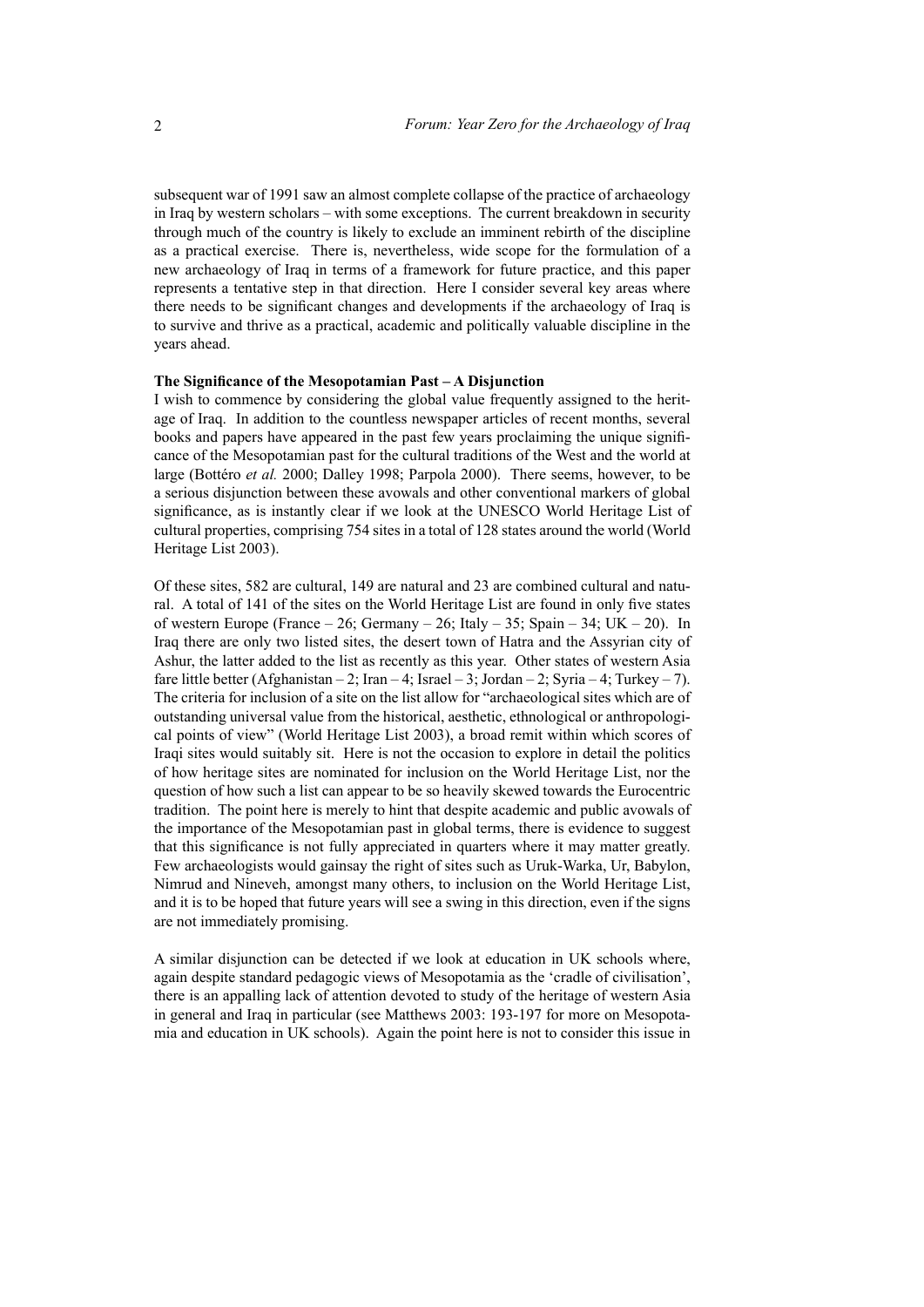detail, merely to highlight a disparity between avowed significance and realised significance in practice. If we want to view Iraq as the 'cradle of civilisation' and its ancient societies as ancestors of the West in terms of religion, science, philosophy, literacy and urban life, then perhaps we should be doing more to ensure its study and appreciation in the public arenas of our lives, including schools and the UNESCO World Heritage List. Lobbying the cause of the archaeology of Iraq, then, is a task that needs considerably increased attention from those who know and care.

### **Communication and Interaction – A Further Disjunction**

A connected point is that of communication, a topic that needs consideration in both local and global terms. At the local level, there needs to be significant progress in the ways in which archaeology and archaeological projects are integrated within their host country. Past practice in the archaeology of Iraq has been for professional teams to spend restricted periods of time in the field, either excavating at specific sites or surveying specific regions, fulfilling their field objectives before departing as abruptly as they arrived. These teams appear in the field like aliens from another planet, their impact on local communities rarely considered within an overall project strategy except as regards the necessary budget item of wages for local workers. The archaeological project is divorced from its present physical context, the disjunction between past and present realities unbridged across a chasm of communication. The past is viewed as global, relevant and scientific, the present as local, neutral and detached. In light of this disjunction, imposed and maintained by scholars from the West, we need hardly be surprised to learn that local communities appear to feel little connection with the ancient past of their own country (Potts 1998: 195). What interest and involvement have they had in constructing that past, and what attempts have been made to integrate their own senses of the past with that imposed from outside? Future archaeological interactions in Iraq will require programmes of local integration for all field projects. These programmes may include elements such as illustrated literature in Arabic for distribution to nearby towns and villages, education sessions in local schools, appreciation of views and histories of the local past, and above all a concern both to situate archaeology within the local scene and to incorporate the local scene into an archaeological framework of practice and knowledge.

Needless to say, these approaches to integration require skills in communication, in particular a familiarity with local languages and customs. Anyone seriously contemplating archaeological fieldwork in Iraq should learn Arabic, preferably Iraqi Arabic, just as anyone from abroad considering digging in Britain with the Museum of London Archaeology Service (MoLAS) needs to learn English. There are plenty of courses, books and tapes available, even for Iraqi Arabic (*e.g.* Erwin 1969), and there is no acceptable excuse for project directors – and other staff – not to have a good working knowledge of the language of their host country. In addition to learning local languages, archaeologists working in Iraq need to learn and respect local customs, a lifelong process of interacting directly and indirectly with people and traditions.

At the global level there are several issues to consider. A major concern is that of publication. The duty of professional archaeologists to publish their findings in a prompt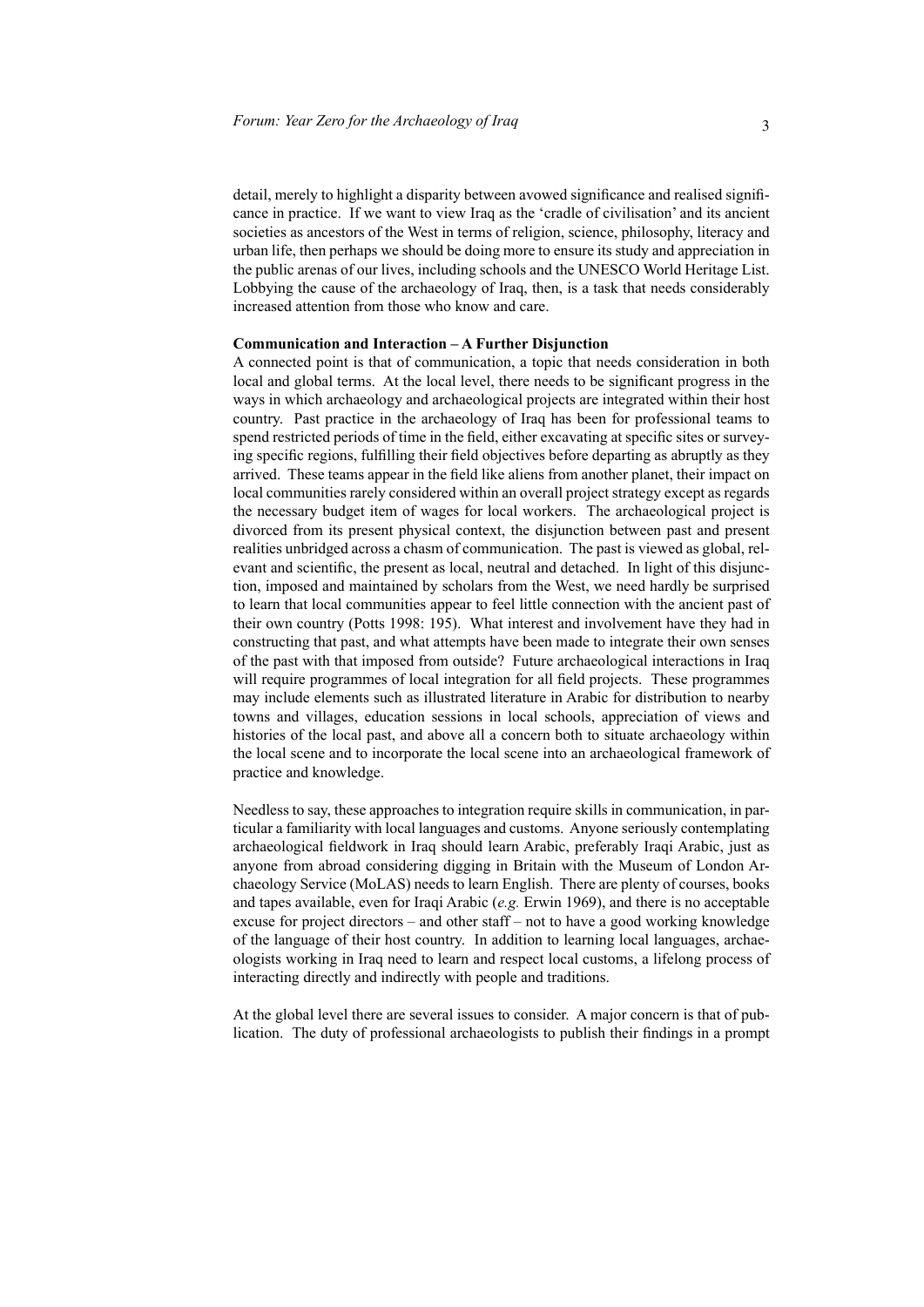and full manner is accepted by all, in theory. In practice a great many excavated sites and projects remain inadequately published. Iraq has suffered more in this regard than most countries of the world. Wave after wave of projects from the  $20<sup>th</sup>$  century have not received appropriate publication, and some probably never will, as project directors depart this world taking vital knowledge with them. It is not only large-scale research projects that have so far failed in general to meet adequate publication standards. It is also the case that hosts of rescue surveys and excavations conducted in Iraq through the 1970s and 1980s in advance of dam construction remain largely unpublished, reservoirs of knowledge expensively accumulated and currently accessible only to a handful of privileged scholars and their research assistants. There needs to be a concerted effort to improve the publication record of projects in Iraq, coordinated at a national level at least. Academic bodies such as the British School of Archaeology in Iraq (BSAI), itself a sponsor of numerous field projects in Iraq over the years, need to acquit their publication obligations more fully and promptly. It is disappointing that throughout the 1990s, when British fieldwork in Iraq was not possible, the BSAI did not more forcefully seize the opportunity to devise, finance and implement a concerted programme of publication of all projects undertaken in previous years with BSAI support, as it was encouraged to do by its main funding source, the British Academy. It is still not too late, but there needs to be the will to commit resources at a scale significant enough to achieve meaningful results.

A related issue, once more, is that of language and communication. Even where projects are adequately published within an academic framework, in English, German, French or Italian, there has been little serious attempt to publish results in local languages, beyond brief summaries in Arabic appended to the main text (itself a commendable step in the right direction). The failure of scholars of the West to communicate their results in Arabic is another feature of the disjunction between past and present that has hitherto characterised the archaeology of Iraq. In his book *The Crisis of Islam*, Bernard Lewis cites results of the 2002 report on Arab Human Development, revealing that about 330 books are translated each year into Arabic and that since the  $9<sup>th</sup>$  century AD a total of some 100 000 books has been translated into Arabic, a total that approximates the number of books translated into Spanish *each year* (Lewis 2003: 89, my emphasis). In other words, the Spanish-speaking world is receiving translated books at a rate 300 times that of the Arabic-speaking world. In *per capita* terms, each year one new book is translated into Arabic for every 600 000 of the world's 200 million Arabic speakers, while one new book is translated into Spanish for every 3000 of the world's 300 million Spanish speakers. These figures relate only to books translated into Arabic or Spanish and do not take account of books published originally in either of those languages.

In addition to the undoubted duty of publication of field projects in English or another major language of the West, it does not seem unreasonable to suggest that western academics have an obligation to strive to improve the appalling statistics on translated Arabic publications outlined above. It is not solely a question of commissioning Arabic summaries of one's own projects, but more pressingly a need to encourage, allow and support the translation of hundreds and thousands of already existing volumes into Arabic for use in schools, universities and homes throughout Iraq and beyond. Nor is it a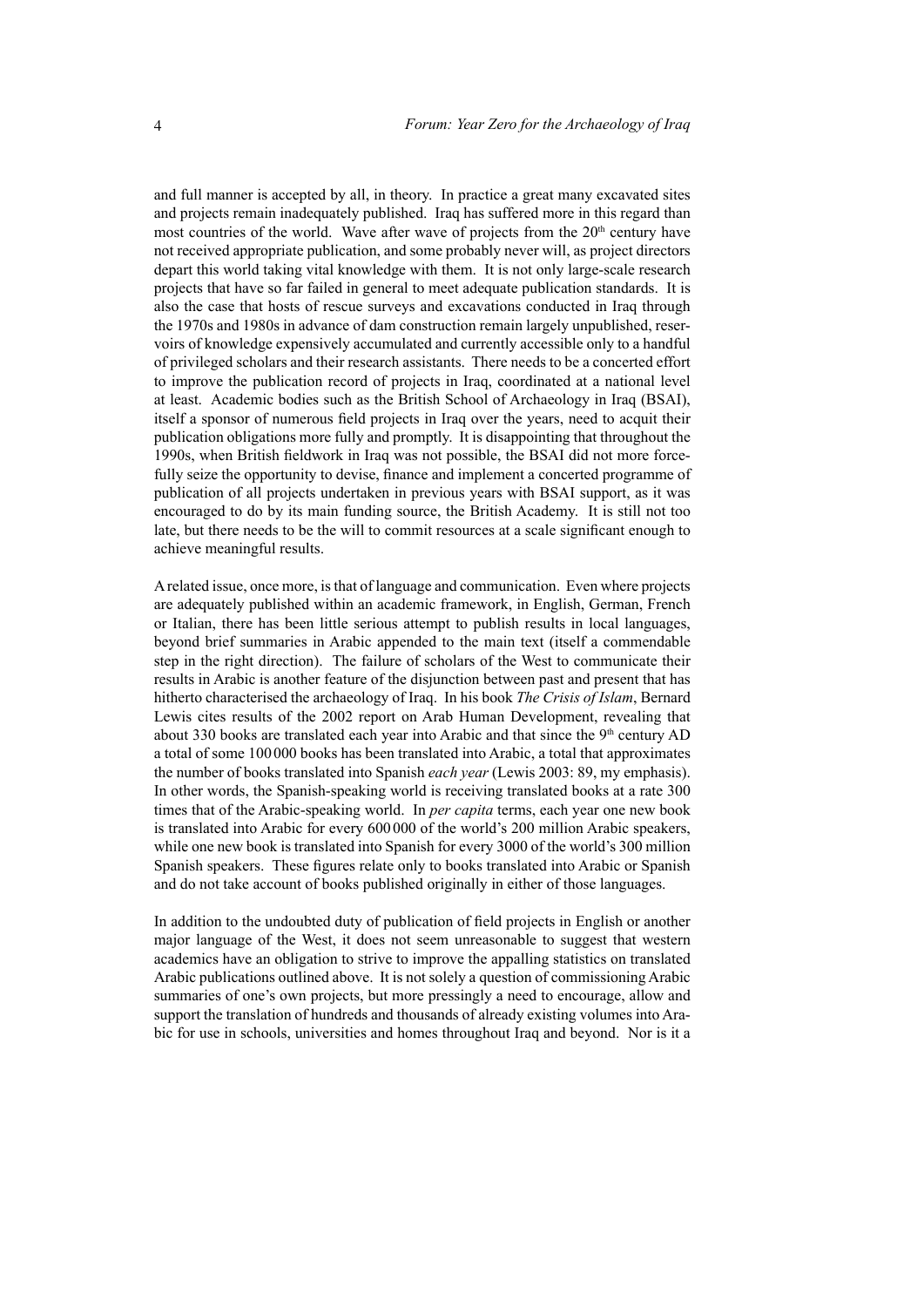question of swamping Iraq with translated publications that will oblige Iraqi academics to engage with the West on the West's terms. It is rather a matter of providing Iraqis with evidence and interpretations in their own language(s) that can be used as a basis for agreement, disagreement and negotiation as local opinions and reactions evolve in a truly untrammelled atmosphere and are given the opportunity to contest the so far supreme interpretations of the West. This process will take years and decades. We should start soon.

#### **Past Concerns and Present Realities – A Final Disjunction**

Finally, I wish to return briefly to the point made earlier about the apparent disjunction between the past concerns of the archaeologist and the present realities of the host community/country. In the 1970s the comparative social statistician Rein Taagepera bemoaned how study and teaching of the past in the West was structured as a unilinear trajectory that starts with the rise of civilisation in western Asia before moving smoothly to Greece where the roots of our post-Renaissance world are seen to lie (Taagepera 1978: 123). This tradition totally ignores fundamental developments that took place in the worlds of Byzantium and Islam in the long period between the collapse of the Graeco-Roman world and the start of the modern European era.

Contemporary archaeology has not so far succeeded in modifying this trajectory and in fact has barely attempted the task. In the words of Philip Kohl, "an evolutionary archaeology of the ancient Near East has so far been conceptualized only within an Orientalist mode that distances present realities from past concerns" (Kohl 1989: 245). The past of Mesopotamia has in effect been hijacked to provide a basis, an origin, a source, for the evolution of the Eurocentric tradition in subsequent centuries. It is time now to cast away this outmoded and rather restricted manner of looking at the past, and time to allow the modern peoples of Iraq and western Asia to construct their own historical trajectories, whatever they may be and however difficult we in the West may find them to digest. Assistance to such an end may be provided by a greater emphasis in the West and within Iraq on the archaeology of the Islamic era of Iraq, exceptionally rich as it is in archaeological remains from that era.

In the immediate term, as current occupiers and administrators of the state of Iraq we should listen closely to the requests of Iraqi colleagues for assistance in re-establishing their shattered lives including, as regards heritage, the list of *desiderata* provided at a meeting in the British Museum, London, as early as 29<sup>th</sup> April 2003. The compilers of this list, representatives of the Iraqi State Board of Antiquities (SBA), requested the Coalition Provisional Authority (then the Office for Reconstruction and Humanitarian Assistance) to restore staff numbers to the 1980s levels of 2600 staff country-wide, to provide equipment and facilities needed for smooth operation of the SBA and to provide a variety of other forms of material and financial assistance. Satisfaction of these requests has been difficult to acieve, and is likely to remain so until a sense of security settles once more on what was one of the most law-abiding, cosmopolitan and hospitable countries of the world, and whose contribution to global heritage has a truly unique significance.